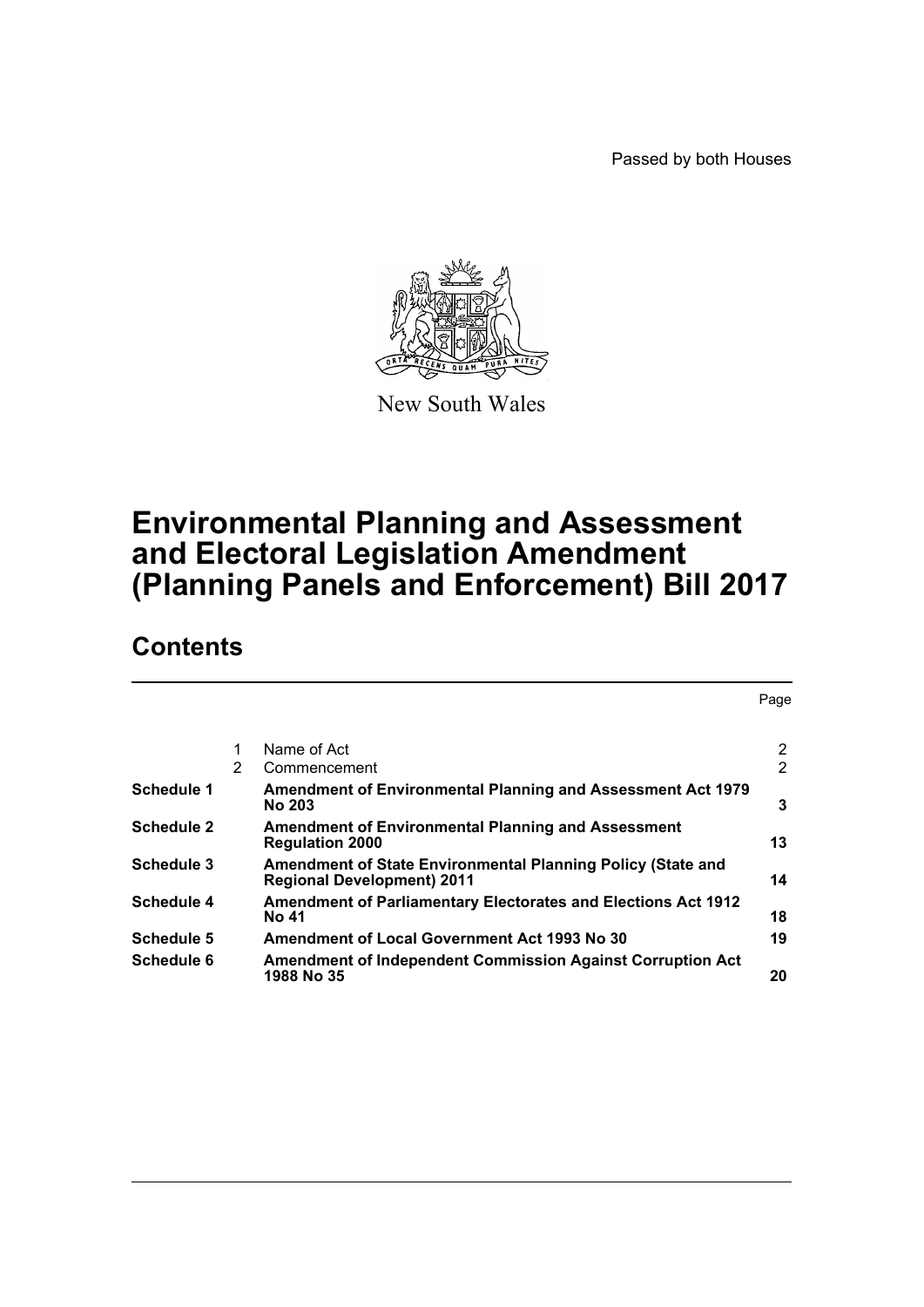*I certify that this public bill, which originated in the Legislative Assembly, has finally passed the Legislative Council and the Legislative Assembly of New South Wales.*

> *Clerk of the Legislative Assembly. Legislative Assembly, Sydney,* , 2017



New South Wales

# **Environmental Planning and Assessment and Electoral Legislation Amendment (Planning Panels and Enforcement) Bill 2017**

Act No , 2017

An Act to amend the *Environmental Planning and Assessment Act 1979* and instruments under that Act with respect to local and regional planning panels; and to amend the *Parliamentary Electorates and Elections Act 1912* and the *Local Government Act 1993* with respect to the enforcement of local government election requirements.

*I have examined this bill and find it to correspond in all respects with the bill as finally passed by both Houses.*

*Assistant Speaker of the Legislative Assembly.*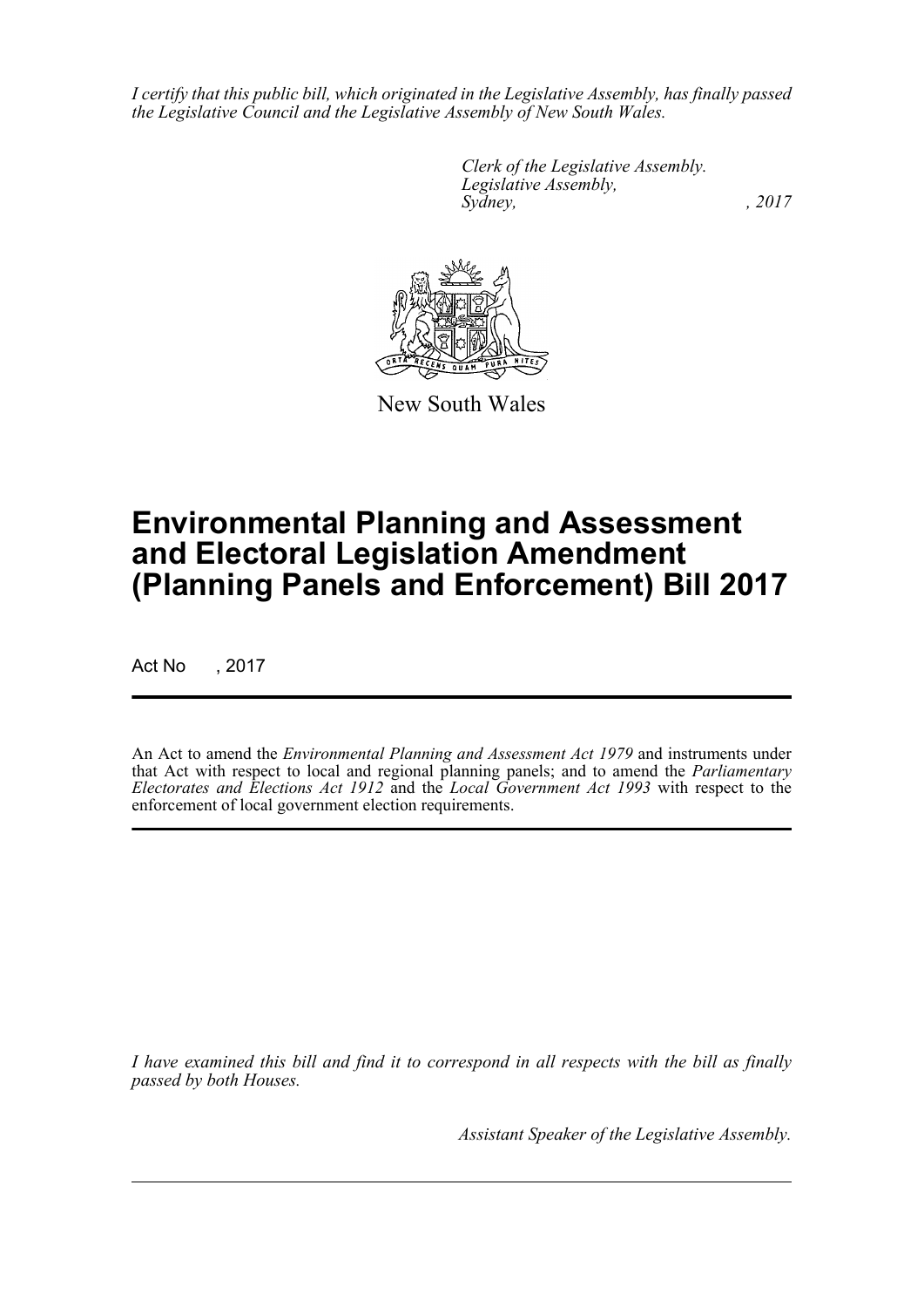Environmental Planning and Assessment and Electoral Legislation Amendment (Planning Panels and Enforcement) Bill 2017 [NSW]

### <span id="page-2-0"></span>**The Legislature of New South Wales enacts:**

### **1 Name of Act**

This Act is the *Environmental Planning and Assessment and Electoral Legislation Amendment (Planning Panels and Enforcement) Act 2017*.

### <span id="page-2-1"></span>**2 Commencement**

- (1) This Act commences on the date of assent to this Act, except as provided by subsection (2).
- (2) Schedule 1 [4] and [11] and Schedule 3 commence on a day or days to be appointed by proclamation.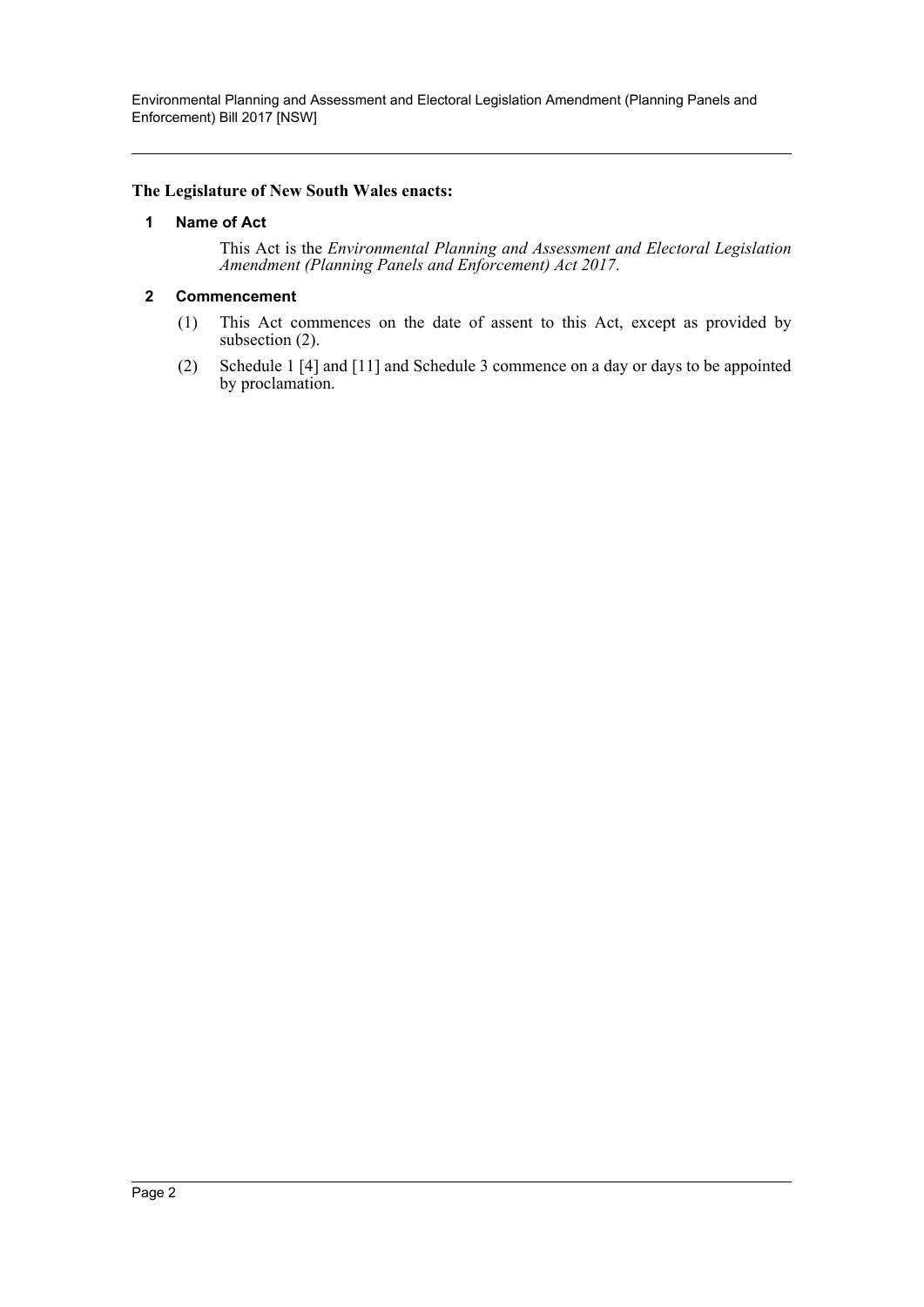<span id="page-3-0"></span>**[1] Section 4 (1), definition of "independent hearing and assessment panel"** Omit the definition.

### **[2] Section 4 (1), definition of "local planning panel"**

Insert in alphabetical order in section 4 (1):

*local planning panel* means a local planning panel constituted under Division 4 of Part 2A.

### **[3] Section 23D Functions of Commission**

Omit "an independent hearing and assessment panel" from section 23D (1) (c). Insert instead "a local planning panel".

### **[4] Section 23G Joint regional planning panels**

Omit section 23G (2A) and (2B). Insert instead:

- (2A) The functions of a consent authority may only be conferred on a regional panel in accordance with subsection  $(2)$   $(a)$ .
- (2B) The functions of a consent authority in relation to any of the following development may not be conferred on a regional panel:
	- (a) complying development,
	- (b) development for which development consent is not required,
	- (c) development that is State significant development,
	- (d) development for which a person or body other than a council is the consent authority,
	- (e) development within the area of the City of Sydney.

### **[5] Part 2A, Division 4**

Omit the Division. Insert instead:

### **Division 4 Local planning panels and council delegates**

### **23I Exercise of consent authority functions on behalf of councils where local planning panel constituted**

- (1) This section applies in respect of an area of a council for which a local planning panel has been constituted under this Division.
- (2) The functions of a council as a consent authority under Part 4 in respect of any such area are not exercisable by the councillors. They are exercisable on behalf of the council by:
	- (a) the local planning panel, or
	- (b) an officer or employee of the council to whom the council delegates those functions, or
	- (c) a regional panel on which those functions are conferred under section 23G.
- (3) The Minister may give directions to councils under section 117 (either to particular councils or to councils generally) on the development applications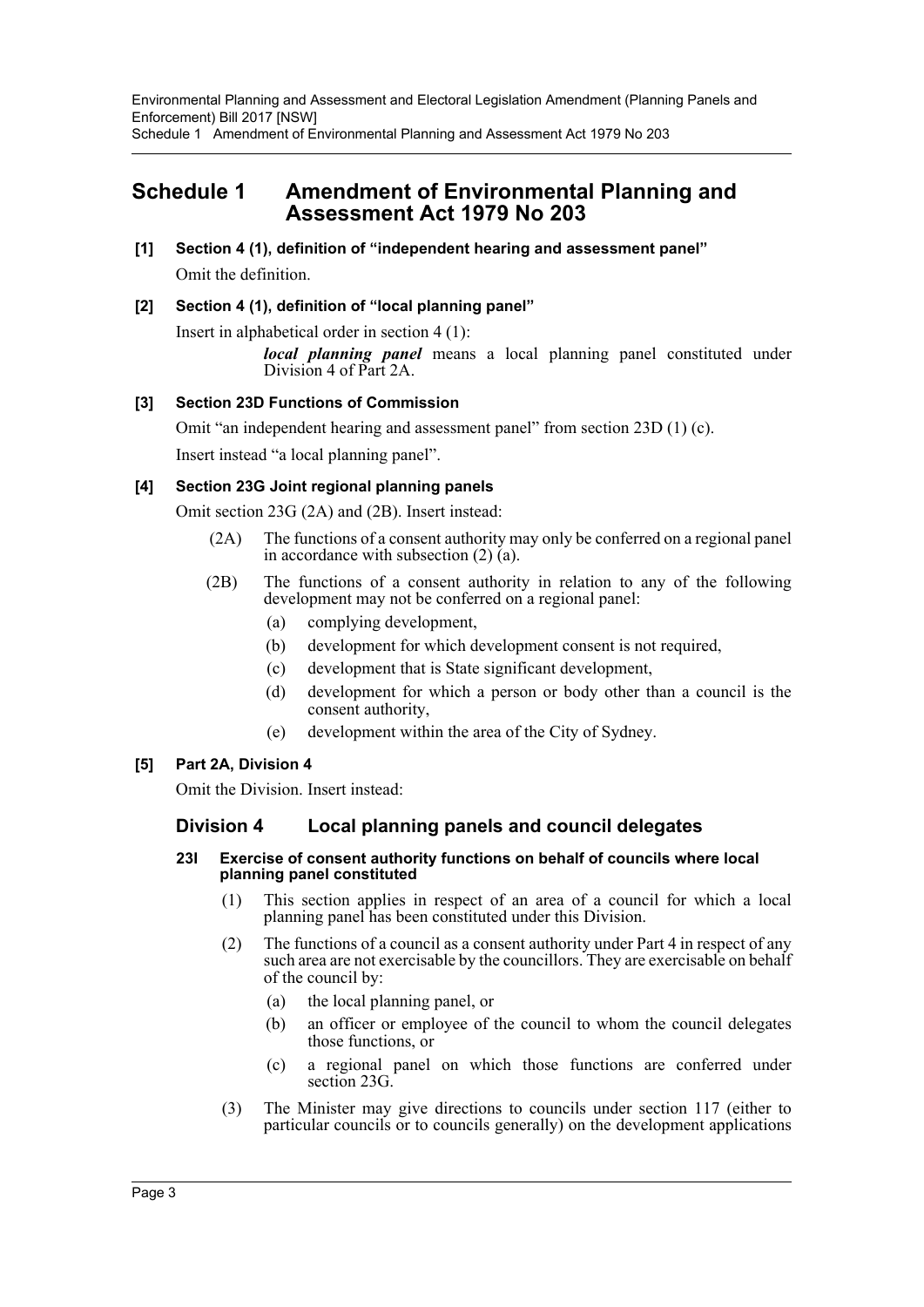that are to be determined on behalf of the council by a local planning panel. This subsection does not apply to development applications that are required to be determined by a regional panel.

- (4) For the purposes of this section, the functions of a council as consent authority under  $Part \, 4$  include:
	- (a) the determination of development applications and applications for the modification of development consents, and
	- (b) without limiting paragraph (a), the functions of a consent authority under Divisions  $2$  and  $2A$  of Part 4 and sections 89A, 93I, 94, 94A, 94B, 94C, 94CA, 94EF, 94F, 95 (2), 96 (2) and 96AA, and
	- (c) the functions of a consent authority or council under this Act or any other Act that relate to the carrying out of development (including the making of development applications) and that are declared by the regulations to be functions of a council as consent authority,

but do not include the functions of a consent authority or council that the regulations declare are not the functions of a council as consent authority.

### **23J Constitution of local planning panels**

- (1) A council may constitute a single local planning panel for the whole of the area of the council.
- (2) The following councils must constitute a single local planning panel for the whole of the area of the council:
	- (a) the council of an area that is wholly within the Greater Sydney Region,
	- (b) the council of the City of Wollongong.
- (3) A single local planning panel may be constituted by 2 or more councils. In that case, any function exercisable by a council in relation to the panel is to be exercised jointly by all those councils.
- (4) The Minister may, under section 117, direct 2 or more particular councils referred to in subsection (2) to constitute a single local planning panel.
- (5) If a council fails to constitute a local planning panel that it is required to constitute, the Minister may constitute the panel and for that purpose is taken to be the council.
- (6) A local planning panel is subject to any directions of the Minister under section 117.
- (7) A local planning panel is not subject to the direction or control of the council, except in relation to any matter relating to the procedure of the panel (or to the time within which it is to deal with a matter) that is not inconsistent with any directions of the Minister under section 117.

#### **23K Members of local planning panels**

- (1) The members of a local planning panel are to be appointed by the relevant council.
- (2) Each local planning panel is to comprise (subject to this section) the following 4 members:
	- (a) an approved independent person appointed as the chairperson of the panel with relevant expertise that includes expertise in law or in government and public administration,
	- (b) 2 other approved independent persons with relevant expertise,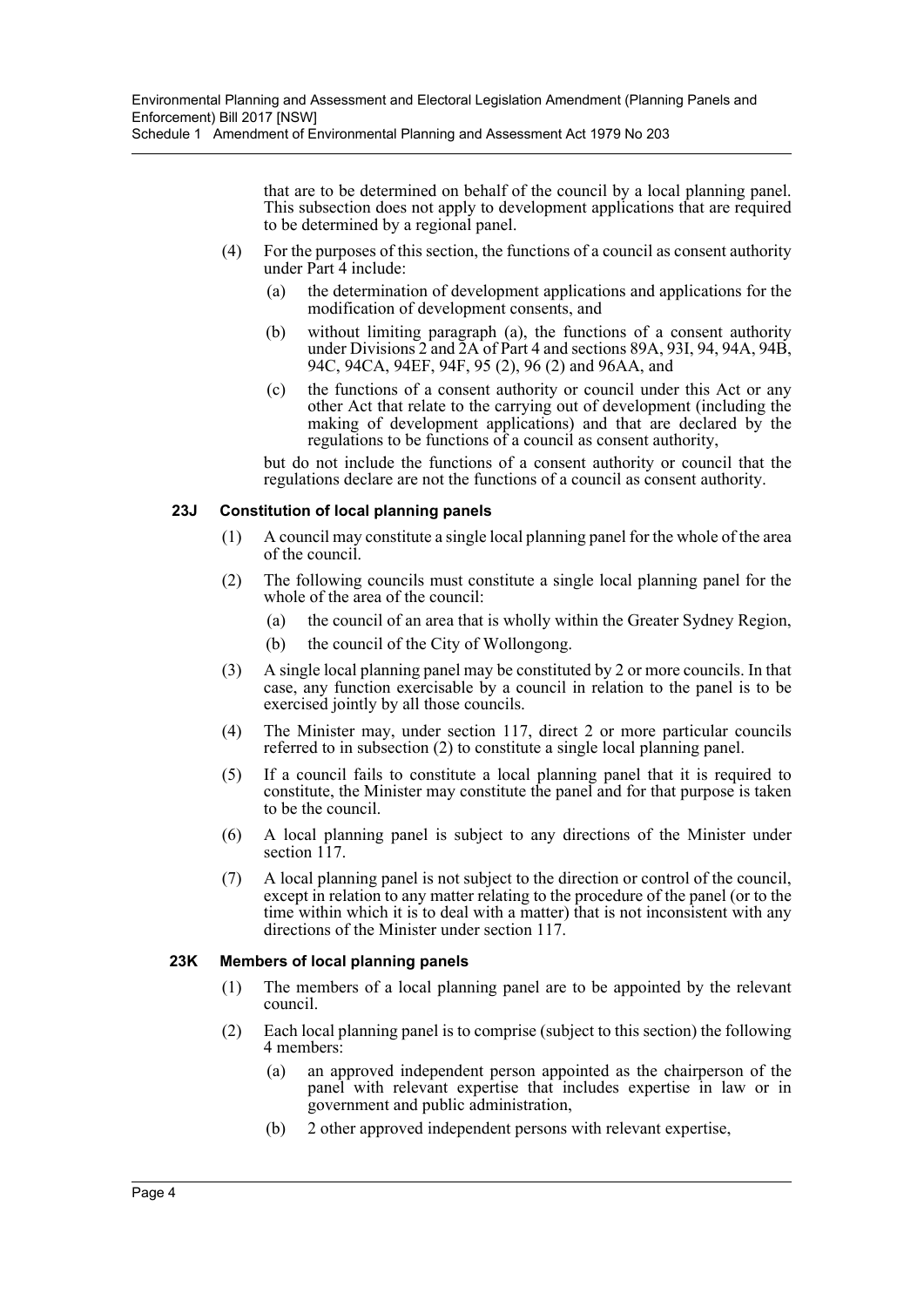- (c) a representative of the local community who is not a councillor or mayor.
- (3) A person is not eligible to be a member of a local planning panel constituted by a council if the person is:
	- (a) a councillor of that or any other council, or
	- (b) a property developer within the meaning of section 96GB of the *Election Funding, Expenditure and Disclosures Act 1981*, or

**Note.** Section 96GB (1) of the *Election Funding, Expenditure and Disclosures Act 1981* provides that *property developer* includes a person who is a close associate of a property developer.

- (c) a real estate agent within the meaning of the *Property, Stock and Business Agents Act 2002*.
- (4) For the purposes of this section, an *approved independent person* is an independent person approved by the Minister for appointment to the local planning panel or a person selected from a pool of independent persons approved by the Minister for appointment to the local planning panel. The Minister may approve different pools of independent persons.
- (5) If the area of the relevant council is divided into wards, the council is to appoint representatives of the local community for each ward as members of the local planning panel. All those representatives are entitled to attend a meeting of the local planning panel, but only one of them designated by the chairperson of the panel comprises the quorum for the meeting and is entitled to vote and be heard on a matter before the panel.
- (6) The representative so designated by the chairperson for a matter before the panel is to be the representative for the ward that the chairperson considers is most closely associated with that matter.
- (7) Relevant expertise for the purposes of this section is expertise in at least one area of planning, architecture, heritage, the environment, urban design, economics, traffic and transport, law, engineering, tourism or government and public administration.

### **23L Functions of local planning panels**

- (1) A local planning panel constituted by a council has the following functions:
	- (a) the functions of the council as a consent authority under Part 4 in respect of the area for which the panel is constituted as provided by section 23I,
	- (b) to advise the council on any planning proposal that has been prepared or is to be prepared by the council under section 55 and that is referred to the panel by the council,
	- (c) to advise the council on any other planning or development matter that is to be determined by the council and that is referred to the panel by the council.
- (2) Subsection (1) (a) does not exclude a delegate of the council or a regional panel exercising functions as a consent authority under this Act.
- (3) The Minister may give directions to councils under section 117 (either to particular councils or to councils generally) on the planning proposals that are required to be referred to a local planning panel for advice.
- (4) This section does not limit the functions that may be exercised by a local planning panel under this Act.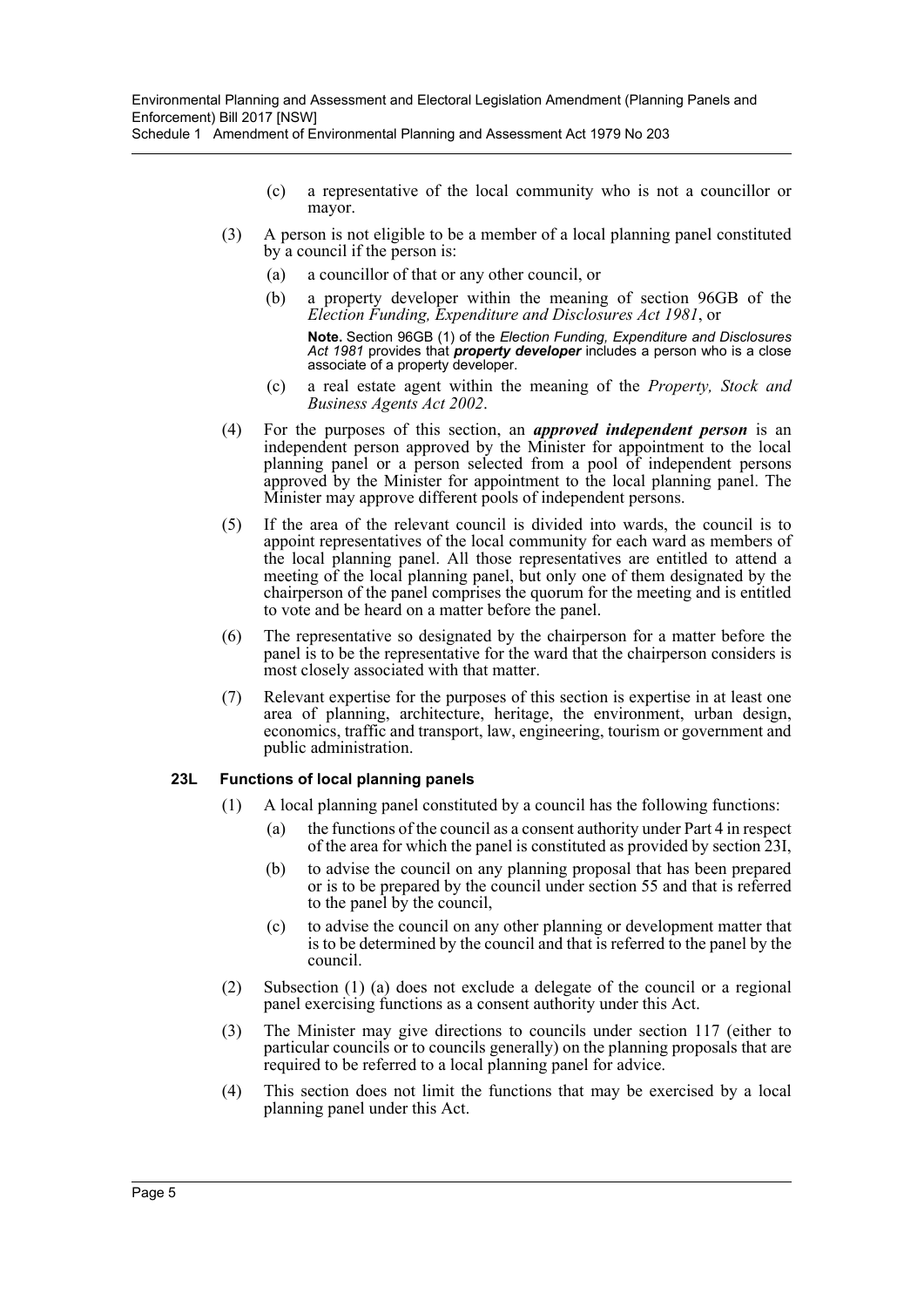### **23LA Miscellaneous provisions relating to local planning panels**

- (1) Schedule 4B contains provisions with respect to the members and procedure of local planning panels.
- (2) The regulations may make provision for or with respect to the following:
	- (a) the functions conferred under this Act on local planning panels, including the procedures of panels in exercising their functions,
	- (b) without limiting paragraph (a), providing that parties are not to be represented (whether by an Australian legal practitioner or any other person) or are only to be represented in specified circumstances,
	- (c) the provision of information or reports by councils with respect to the exercise of functions by local planning panels.
- (3) The council is to provide staff and facilities for the purpose of enabling a local planning panel to exercise its functions.
- (4) The council is to monitor the performance of local planning panels constituted by the council.
- (5) A council that has constituted a local planning panel must provide a report to the Secretary, each year or other period directed by the Secretary, as to the following:
	- (a) whether a local planning panel had been constituted by the council during the reporting period,
	- (b) the matters referred to the panel in the reporting period,
	- (c) the persons appointed to the panel,
	- (d) any other matters relating to the exercise of functions by the panel as directed by the Secretary.
- (6) Legal proceedings by or against a local planning panel are to be taken in the name of the panel and not by or against the members of the panel.
- (7) A local planning panel may delegate any function of the panel under this or any other Act (other than this power of delegation) to the general manager or other staff of the council. Section 381 of the *Local Government Act 1993* does not apply to any such delegation.
- (8) For the avoidance of doubt, a member of a local planning panel is a public official for the purposes of the *Independent Commission Against Corruption Act 1988*.

### **[6] Section 23O Recovery of certain costs**

Omit "independent hearing and assessment panel" from section 23O (3).

Insert instead "local planning panel".

### **[7] Section 78A Application**

Insert after section 78A (6):

 $(6A)$  The functions of a council under subsections  $(3)$ – $(6)$  in relation to a development application may be exercised by a local planning panel or delegate that has the function of determining the development application on behalf of the council.

### **[8] Section 82A Review of determination**

Insert "or a local planning panel" after "a regional panel" in section 82A (12).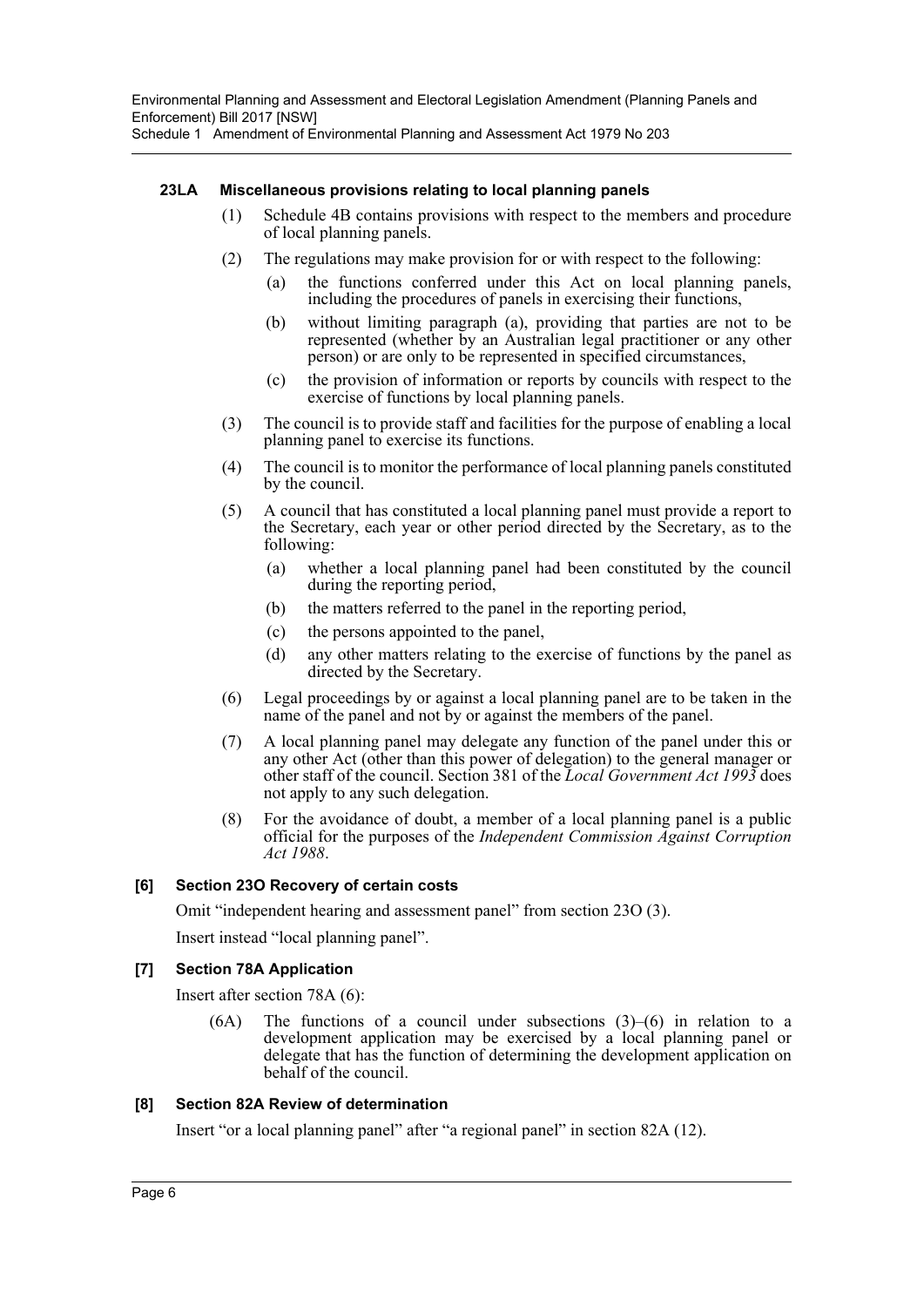### **[9] Section 117 Directions by the Minister**

Insert after section 117 (2) (b):

(b1) on a matter relating to the establishment and procedure of a local planning panel, on the development applications that are to be determined on behalf of a council by a local planning panel and on the planning proposals that are required to be referred to a local planning panel for advice, as referred to in Division 4 of Part 2A, and

### **[10] Section 158 Exclusion of personal liability**

Omit "an independent hearing and assessment panel" from section 158 (d).

Insert instead "a local planning panel".

### **[11] Schedule 4A Development for which regional panels may be authorised to exercise consent authority functions of councils**

Omit the Schedule.

### **[12] Schedule 4B**

Insert before Schedule 5:

## **Schedule 4B Provisions relating to local planning panels**

(Section 23LA)

### **Part 1 Preliminary**

### **1 Definitions**

In this Schedule: *member* means the chairperson or other member of a panel. *panel* means a local planning panel.

### **Part 2 Provisions relating to members of panels**

### **2 Terms of office of members**

- (1) A member of a panel holds office, subject to this Act and the regulations, for such period (not exceeding 3 years) as is specified in the member's instrument of appointment.
- (2) That period may be determined by reference to the occurrence of a specified event or the completion of the exercise of particular functions of the panel.
- (3) A member is eligible (if otherwise qualified) for re-appointment.
- (4) A member of a panel may not hold office as a member of that panel for more than 6 years in total.

### **3 Part-time office**

The office of a member of a panel is a part-time office.

### **4 Remuneration of members**

A member of a panel is entitled to be paid such remuneration (including travelling and subsistence allowances) as the Minister may from time to time determine in respect of the member.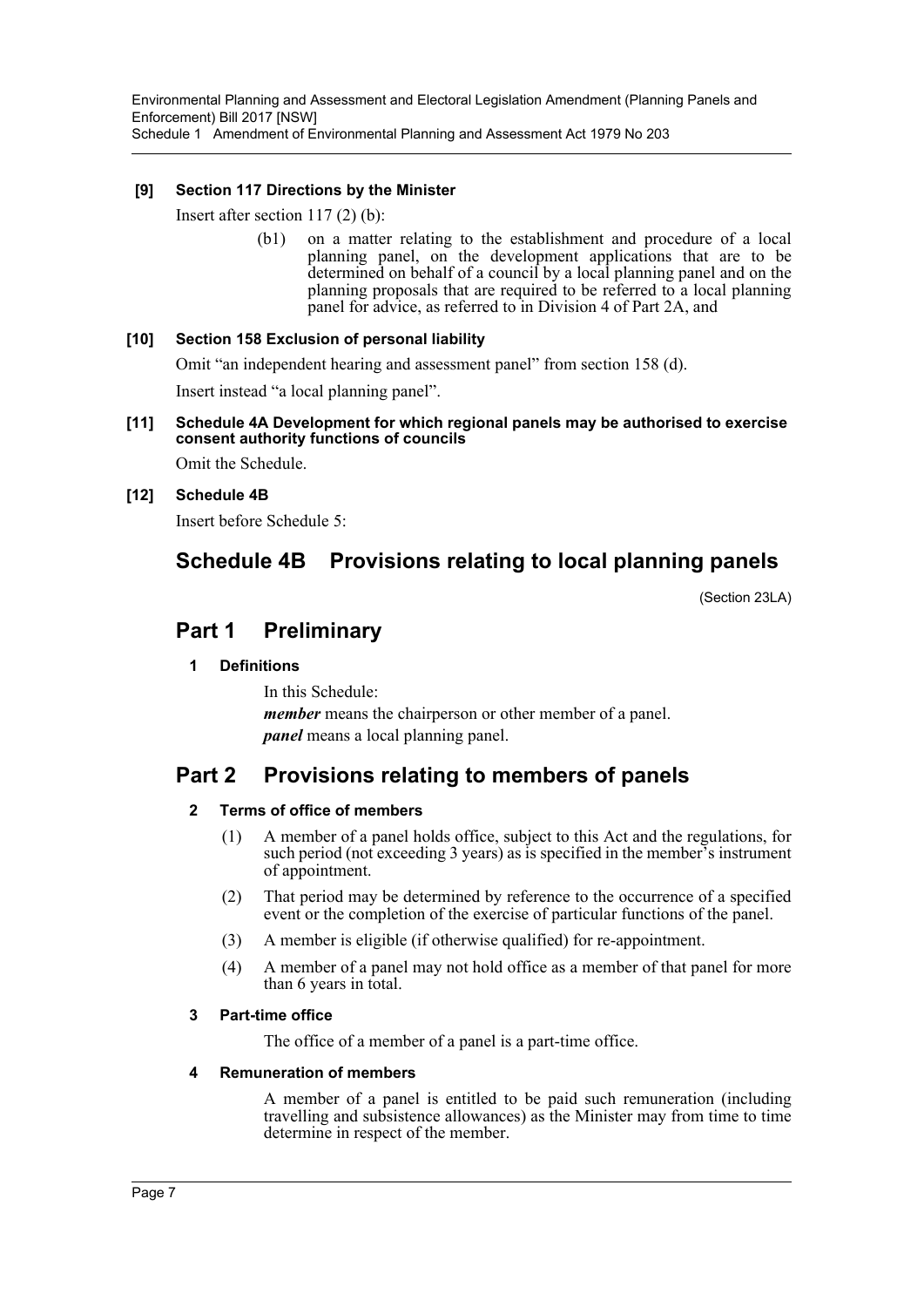### **5 Alternate members**

- (1) A council may, from time to time, appoint a person to be the alternate of a member of a panel appointed by the council, and may revoke any such appointment.
- (2) A person is not eligible to be appointed as the alternate of a member unless the person is eligible to be appointed as that member.
- (3) In the absence of a member, the member's alternate may, if available, act in the place of the member.
- (4) While acting in the place of a member, a person has all the functions of the member and is taken to be a member.
- (5) A person may be appointed as the alternate of 2 or more members of a panel, but may represent only one of those members at any meeting of the panel.
- (6) A number of persons may be appointed as the alternate of one or more members of a panel. The person who may act in the place of a member on any particular occasion is the person determined by the chairperson of the panel.
- (7) A person while acting in the place of a member is entitled to be paid such remuneration (including travelling and subsistence allowances) as the council may from time to time determine in respect of the person.

### **6 Removal from office of members**

- (1) A council may remove a member of a panel appointed by the council from office at any time for any reason and without notice. However, the general manager of the council must provide a written statement of the reasons for removing the member from office and make the statement publicly available.
- (2) The Minister may remove a member of a panel from office if the Independent Commission Against Corruption, in a report referred to in section 74C of the *Independent Commission Against Corruption Act 1988*, recommends that consideration be given to the removal of the member from office because of corrupt conduct by the member.

### **7 Vacancy in office of member**

- (1) The office of a member of a panel becomes vacant if the member:
	- (a) dies, or
	- (b) completes a term of office and is not re-appointed, or
	- (c) resigns the office by instrument in writing addressed to the council that appointed the member, or
	- (d) is removed from office under this or any other Act, or
	- (e) is absent from 3 consecutive meetings of the panel of which reasonable notice has been given to the member, except on leave granted by the panel or unless the member is excused by the panel for having been absent from those meetings, or
	- (f) becomes bankrupt, applies to take the benefit of any law for the relief of bankrupt or insolvent debtors, compounds with his or her creditors or makes an assignment of his or her remuneration for their benefit, or
	- (g) becomes a mentally incapacitated person, or
	- (h) becomes:
		- (i) a councillor of any council, or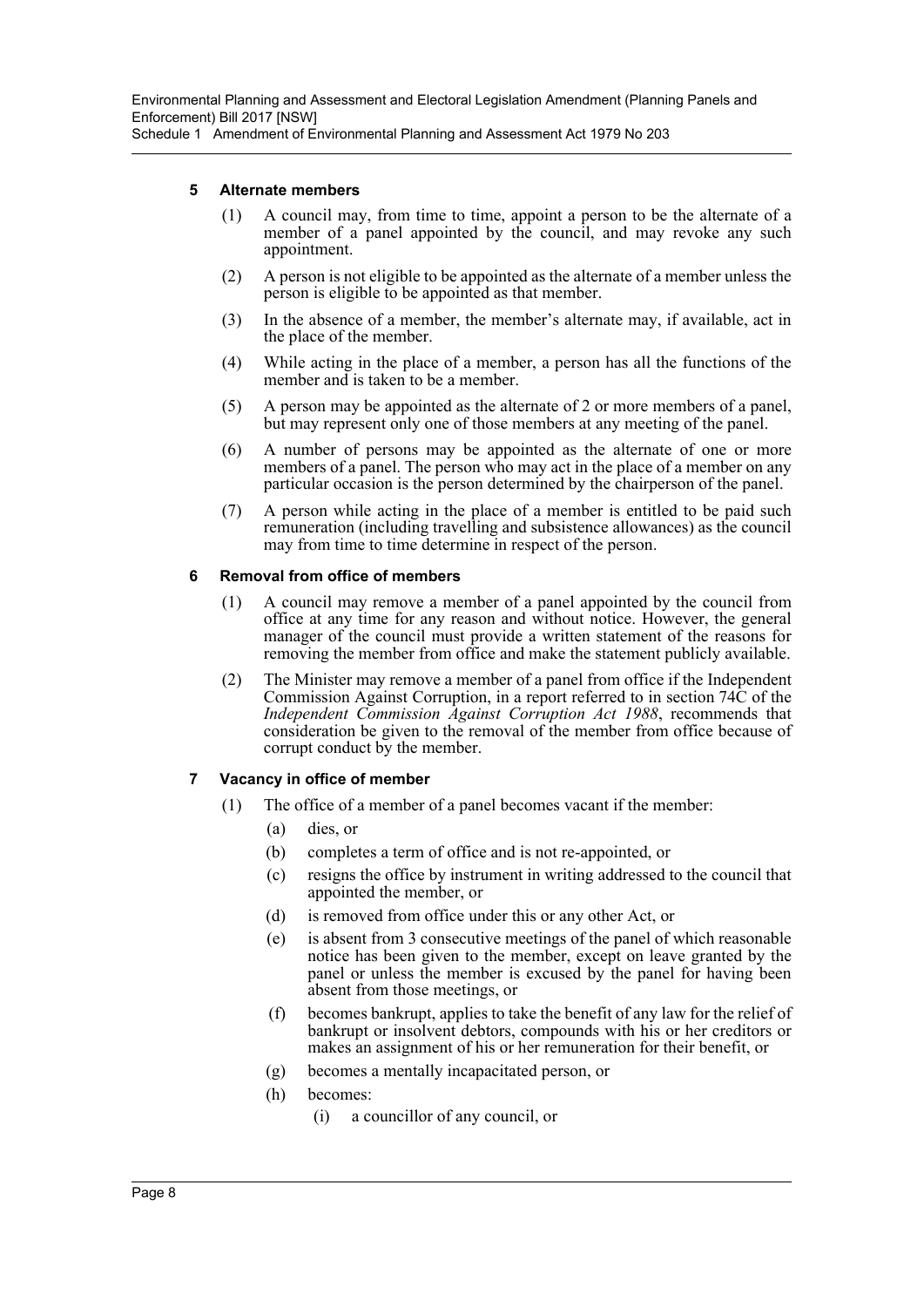- (ii) a property developer within the meaning of section 96GB of the *Election Funding, Expenditure and Disclosures Act 1981*, or **Note.** Section 96GB (1) of the *Election Funding, Expenditure and Disclosures Act 1981* provides that *property developer* includes a person who is a close associate of a property developer.
- (iii) a real estate agent within the meaning of the *Property, Stock and Business Agents Act 2002*, or
- (i) is convicted in New South Wales of an offence that is punishable by imprisonment for 12 months or more or is convicted elsewhere than in New South Wales of an offence that, if committed in New South Wales, would be an offence so punishable.
- (2) If the office of a member becomes vacant, a person may, subject to this Act and the regulations, be appointed to fill the vacancy.

### **8 Effect of certain other Acts**

- (1) The statutory provisions relating to the employment of Public Service employees do not apply to the appointment or office of a member of a panel.
- (2) If by or under any Act provision is made:
	- (a) requiring a person who is the holder of a specified office to devote the whole of his or her time to the duties of that office, or
	- (b) prohibiting the person from engaging in employment outside the duties of that office,

the provision does not operate to disqualify the person from holding that office and also the office of a member of a panel or from accepting and retaining any remuneration payable to the person under this Act as a member.

### **Part 3 Provisions relating to procedure of panels**

### **9 General procedure**

- (1) The procedure for the calling of meetings of a panel and for the conduct of business at those meetings is, subject to this Act, any code of conduct under this Schedule or other directions of the Minister under section 117, to be as determined by the panel.
- (2) Subject to this clause, a panel is not bound by the rules of evidence.

#### **10 Quorum**

The quorum for a meeting of a panel is 3 members.

#### **11 Presiding member**

- (1) The chairperson of a panel or, in the absence of the chairperson, the member appointed by the members of the panel is to preside at a meeting of the panel.
- (2) The presiding member has a deliberative vote and, in the event of an equality of votes, has a second or casting vote.

### **12 Voting**

A decision supported by a majority of the votes cast at a meeting of a panel at which a quorum is present is the decision of the panel.

#### **13 Meetings**

(1) A panel must give notice to the public of the times and places of its meetings.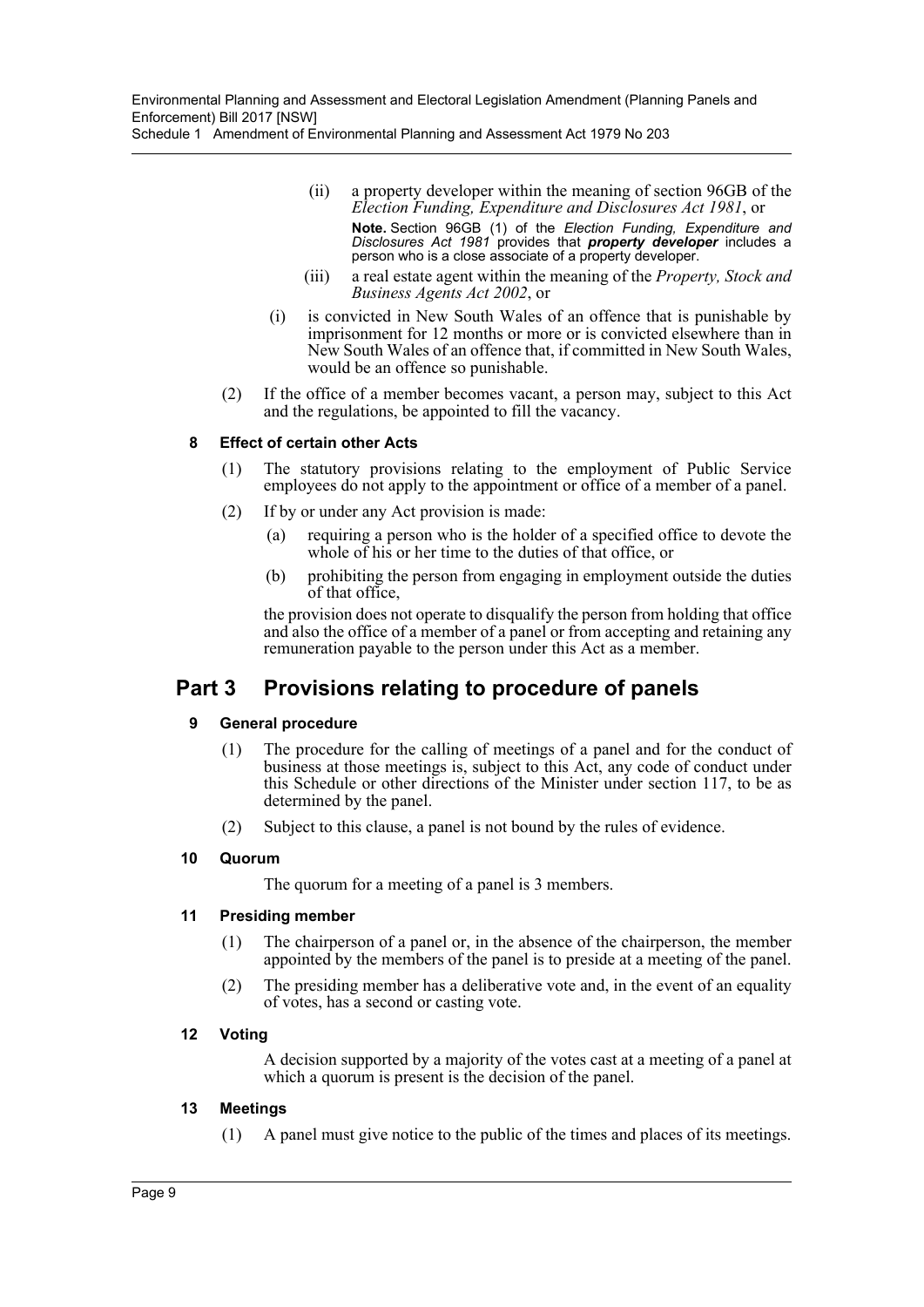- (2) A panel must conduct its meetings in public.
	- (3) A panel must make electronic recordings (whether audio and video or audio only) and the council must make those recordings publicly available on its website.
	- (4) A panel must give written reasons for its decision and the council must make those written reasons publicly available on its website.

### **14 Transaction of business outside meetings or by telephone etc**

- (1) A panel may, if it thinks fit, transact any of its business by the circulation of papers among all the members of the panel for the time being, and a resolution in writing approved in writing by a majority of those members is taken to be a decision of the panel.
- (2) A panel may, if it thinks fit, transact any of its business at a meeting at which members (or some members) participate by telephone, closed-circuit television or other means, but only if any member who speaks on a matter before the meeting can be heard by the other members.
- (3) For the purposes of:
	- (a) the approval of a resolution under subclause (1), or
	- (b) a meeting held in accordance with subclause (2),

the chairperson and each member of the panel have the same voting rights as they have at an ordinary meeting of the panel.

- (4) A resolution approved under subclause (1) is to be recorded in the minutes of the meetings of the panel.
- (5) Papers may be circulated among the members for the purposes of subclause  $(i)$  by electronic transmission of the information in the papers concerned.

### **15 Disclosure of pecuniary interests**

- (1) If:
	- (a) a member of a panel has a pecuniary interest in a matter being considered or about to be considered at a meeting of the panel, and
	- (b) the interest appears to raise a conflict with the proper performance of the member's duties in relation to the consideration of the matter,

the member must, as soon as possible after the relevant facts have come to the member's knowledge, disclose the nature of the interest at a meeting of the panel.

- (2) A member has a pecuniary interest in a matter if the pecuniary interest is the interest of:
	- (a) the member, or
	- (b) the member's spouse or de facto partner or a relative of the member, or a partner or employer of the member, or
	- (c) a company or other body of which the member, or a nominee, partner or employer of the member, is a member.
- (3) However, a member is not taken to have a pecuniary interest in a matter as referred to in subclause (2) (b) or (c):
	- (a) if the member is unaware of the relevant pecuniary interest of the spouse, de facto partner, relative, partner, employer or company or other body, or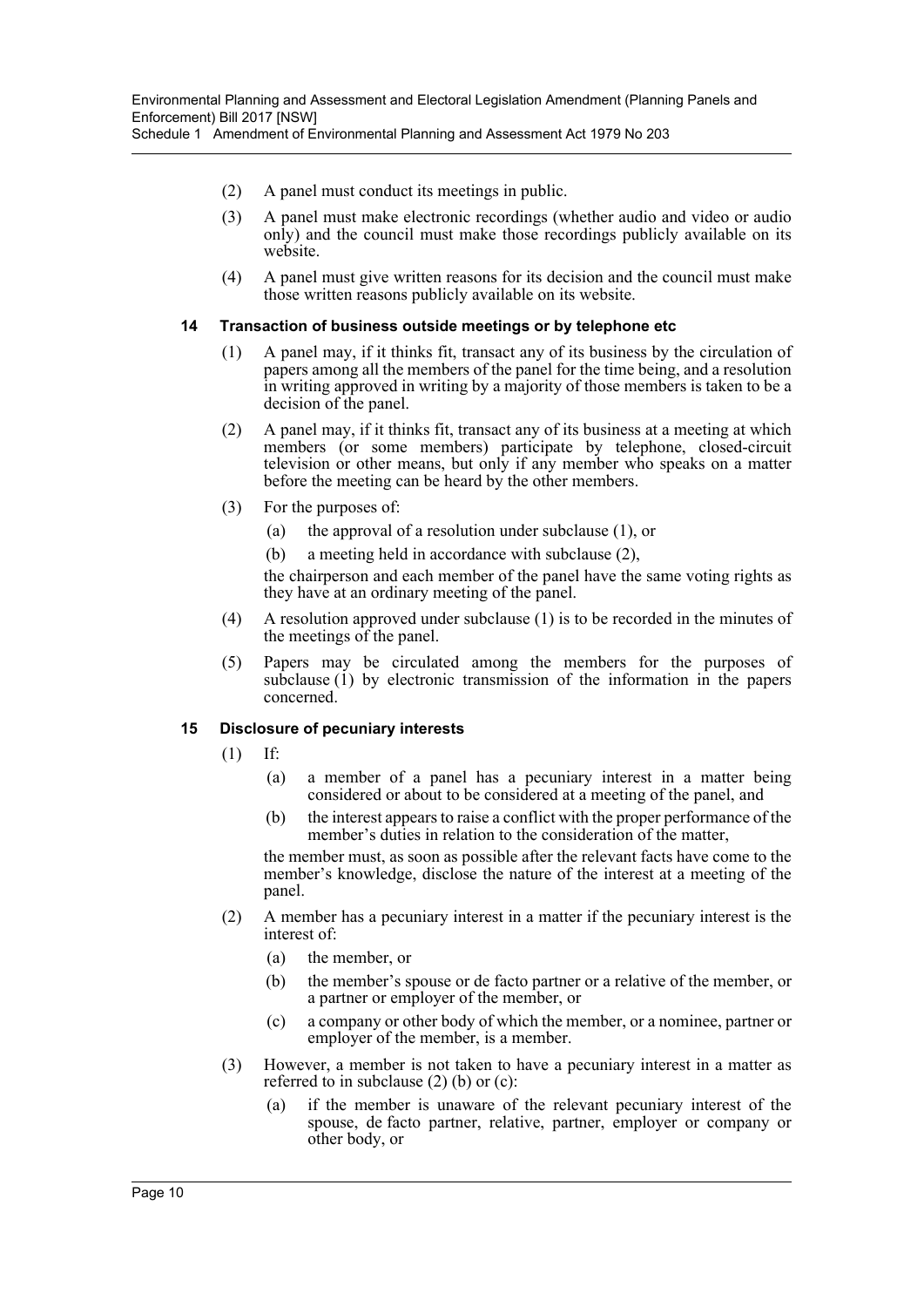- (b) just because the member is a member of, or is employed by, a council or a statutory body or is employed by the Crown, or
- (c) just because the member is a member of, or a delegate of a council to, a company or other body that has a pecuniary interest in the matter, so long as the member has no beneficial interest in any shares of the company or body.
- (4) A disclosure by a member at a meeting of the panel that the member, or a spouse, de facto partner, relative, partner or employer of the member:
	- (a) is a member, or is in the employment, of a specified company or other body, or
	- (b) is a partner, or is in the employment, of a specified person, or
	- (c) has some other specified interest relating to a specified company or other body or to a specified person,

is a sufficient disclosure of the nature of the interest in any matter relating to that company or other body or to that person which may arise after the date of the disclosure and which is required to be disclosed under subclause (1).

- (5) Particulars of any disclosure made under this clause must be recorded by the panel and that record must be open at all reasonable hours to inspection by any person on payment of the fee determined by the panel.
- (6) After a member of a panel has disclosed the nature of an interest in any matter, the member must not:
	- (a) be present during any deliberation of the panel with respect to the matter, or
	- (b) take part in any decision of the panel with respect to the matter.
- (7) A contravention of this clause does not invalidate any decision of the panel.

### **16 Code of conduct**

- (1) The Minister may approve a code of conduct that is applicable to members of panels.
- (2) A code of conduct may relate to any conduct (whether by way of act or omission) in carrying out a member's functions that is likely to bring the panel or its members into disrepute.
- (3) The Minister may authorise a panel to vary a code of conduct in relation to the members of that panel.

### **[13] Schedule 6 Savings, transitional and other provisions**

Insert at the end of the Schedule, with appropriate Part and clause numbering:

### **Part Environmental Planning and Assessment and Electoral Legislation Amendment (Planning Panels and Enforcement) Act 2017**

### **Definitions**

In this Part:

*amending Act* means the *Environmental Planning and Assessment and Electoral Legislation Amendment (Planning Panels and Enforcement) Act 2017*.

*existing local panel* means: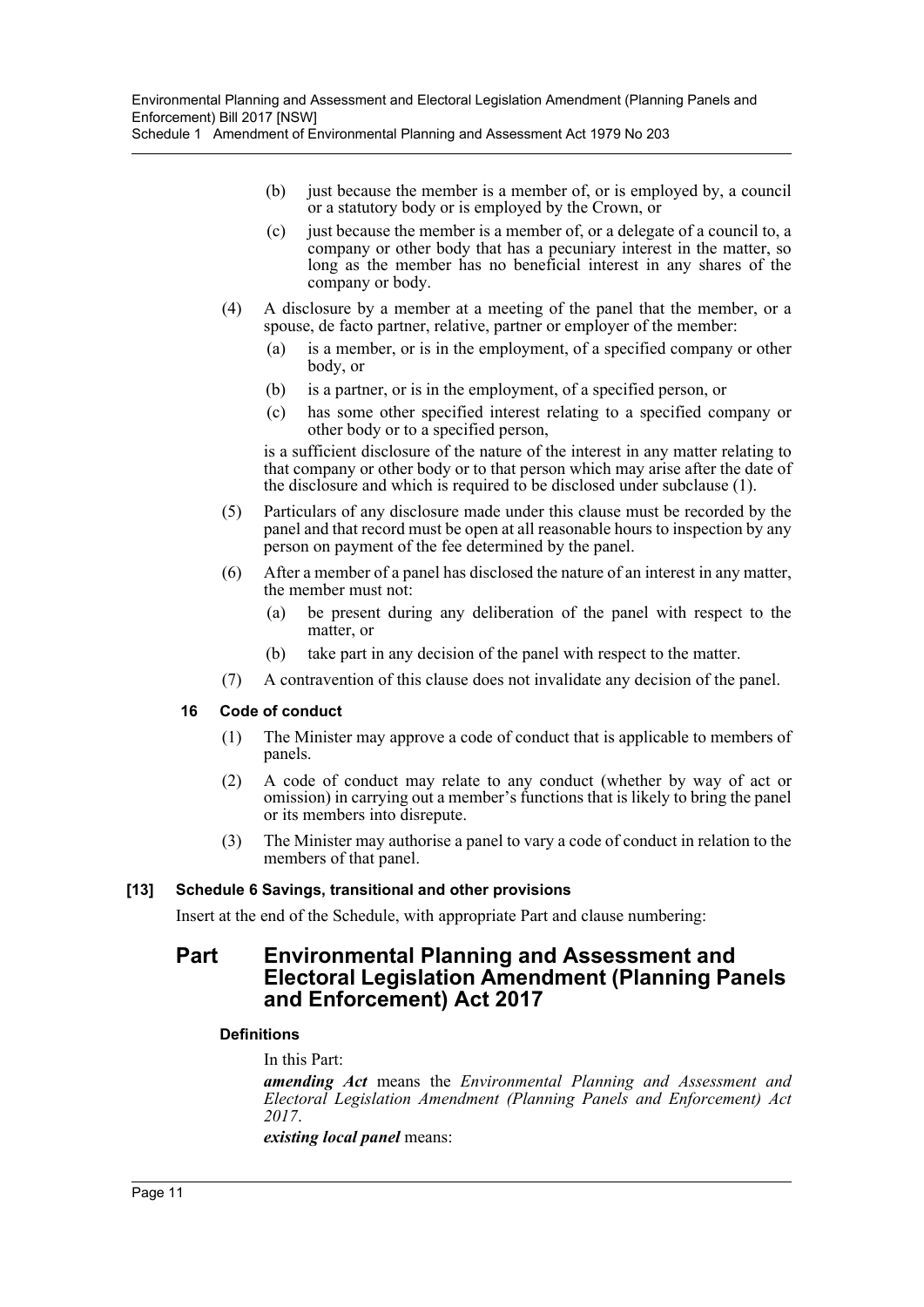- (a) an independent hearing and assessment panel constituted by a relevant council, as at 1 September 2017, under section 23I (as in force before the substitution of that section by the amending Act), or
- (b) any other panel constituted by a relevant council, as at 1 September 2017, under the *Local Government Act 1993* to advise on development applications or to determine development applications as a delegate of the council.

### *relevant council* means:

- (a) the council of an area that is wholly within the Greater Sydney Region, and
- (b) the council of the City of Wollongong.

### **Existing local panels to continue as local planning panels**

- (1) An existing local panel is taken to have been constituted by the relevant council as a local planning panel under section 23J (as substituted by the amending Act).
- (2) The members of the existing local panel (as at 1 September 2017) are taken to have been appointed by the relevant council as members of the local planning panel. Any such member may not be removed from office by the council without the approval of the Minister.
- (3) Subclause (2) ceases to have effect on 1 March 2018.

### **Interim arrangements for councils that do not have existing local panel**

- (1) This clause applies in relation to a relevant council that has not constituted an existing local panel as at 1 September 2017.
- (2) A relevant council is not required to constitute a local planning panel under section 23J (as substituted by the amending Act) until 1 March 2018.

#### **Regional panel amendments do not affect pending matters**

The amendments made by the amending Act in relation to regional panels do not affect any application pending on the commencement of those amendments or any decision made under the Act before that commencement.

#### **Extension of period for instituting local government election offences**

The extension from 12 months to 3 years of the period within which proceedings for offences in connection with the conduct of local government elections may be commenced (as a consequence of the amendment to section 693 of the *Local Government Act 1993* made by the amending Act) applies to offences committed after the commencement of the amending Act.

#### **Savings and transitional regulations**

- (1) This clause applies to regulations made under Part 1 of this Schedule that contain provisions of a savings or transitional nature consequent on the enactment of the amending Act.
- (2) The provisions of those regulations have effect despite anything to the contrary in this Part.
- (3) The regulations may make separate savings and transitional provisions or amend this Part to consolidate the savings and transitional provisions.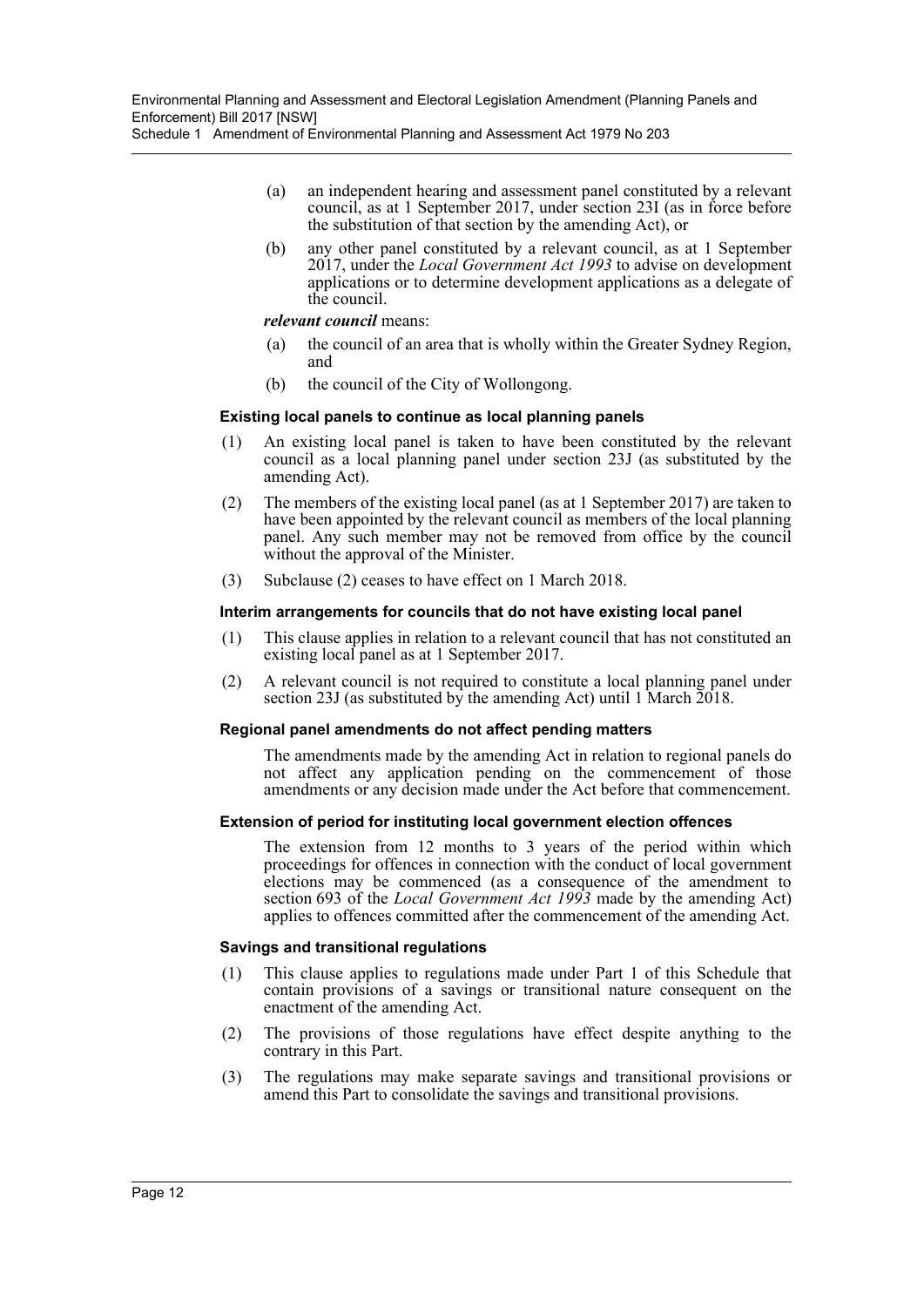### <span id="page-13-0"></span>**Schedule 2 Amendment of Environmental Planning and Assessment Regulation 2000**

### **Part 6, Division 16**

Insert after Division 15 of Part 6:

### **Division 16 Provisions relating to local planning panels exercising consent authority functions**

### **124H Development applications where land is in 2 or more local government areas**

If a single local planning panel has been established for 2 or more councils, a separate development application for proposed development situated in the areas of more than 1 of those councils must be lodged with each council for an area in which the proposed development is situated.

### **124I Procedural matters related to determination of development applications**

- (1) A local planning panel may, for the purpose of determining a development application (or an application to modify a development consent):
	- (a) obtain assessment reports, in addition to any assessment report or other information provided by a relevant council in dealing with the application, and
	- (b) obtain other technical advice or assistance as the panel thinks fit.
- (2) If a development consent is granted by a local planning panel subject to a condition referred to in section  $80(3)$  or  $80A(2)$  of the Act, the panel is taken to be satisfied as to a matter specified in the condition if the council for the area in which the land on which the development is to be carried out notifies the chairperson of the panel in writing that the matter specified in the condition has been satisfied.

### **124J Procedural matters relating to determination of applications to modify consents**

A local planning panel may carry out consultation for the purposes of section  $96(2)$  (b) of the Act by directing the general manager of a council for an area in which the development the subject of the consent is to be carried out to consult with the relevant Minister, public authority or approval body on behalf of the panel.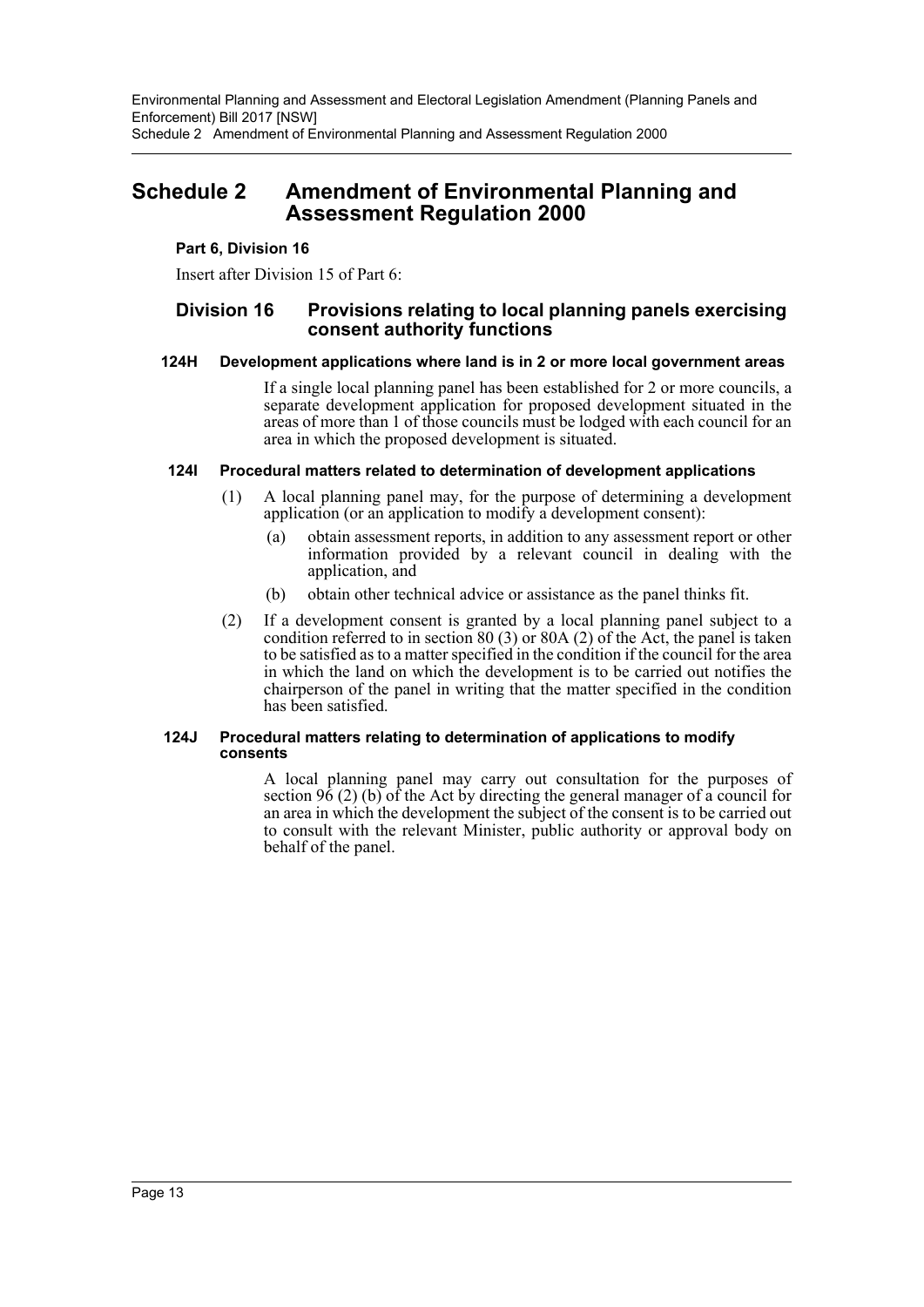Environmental Planning and Assessment and Electoral Legislation Amendment (Planning Panels and Enforcement) Bill 2017 [NSW] Schedule 3 Amendment of State Environmental Planning Policy (State and Regional Development) 2011

### <span id="page-14-0"></span>**Schedule 3 Amendment of State Environmental Planning Policy (State and Regional Development) 2011**

### **[1] Clause 4 Definitions**

Omit "Schedule 4A to the Act" from the definition of *sensitive coastal location*. Insert instead "Schedule 7".

### **[2] Clause 20 Development to which Part applies**

Omit "Schedule 4A to the Act". Insert instead "Schedule 7".

### **[3] Clause 22 Staged development functions for development exceeding minimum capital investment values**

Omit "Schedule 4A to the Act". Insert instead "Schedule 7".

### **[4] Schedule 7**

Insert at the end of the Policy:

### **Schedule 7 Development for which regional panels may be authorised to exercise consent authority functions of councils**

### **1 Definitions**

(1) In this Schedule:

*capital investment value* has the same meaning as in the regulations under the Act.

*coastal zone* has the same meaning as in the *Coastal Management Act 2016*.

*Crown development* means development carried out by or on behalf of the Crown (within the meaning of Division 4 of Part 4 of the Act).

*eco-tourist facility* means a building or place used for tourist and visitor accommodation, function centres or environmental facilities that is located in a natural environment and is primarily used for activities involving education about, or the interpretation, cultural understanding or appreciation of, the natural environment.

*metropolitan coastal zone* means that part of the coastal zone between the northern boundary of the local government area of Newcastle City and the southern boundary of the local government area of Shellharbour City.

*rail infrastructure facilities* has the same meaning as it has in Division 15 of Part 3 of *State Environmental Planning Policy (Infrastructure) 2007*.

*road infrastructure facilities* has the same meaning as it has in Division 17 of Part 3 of *State Environmental Planning Policy (Infrastructure) 2007*.

*sensitive coastal location* means any of the following which occur within the coastal zone:

- (a) land within 100m above mean high water mark of the sea, a bay or an estuary,
- (b) a coastal lake,
- (c) a declared Ramsar wetland within the meaning of the *Environment Protection and Biodiversity Conservation Act 1999* of the Commonwealth,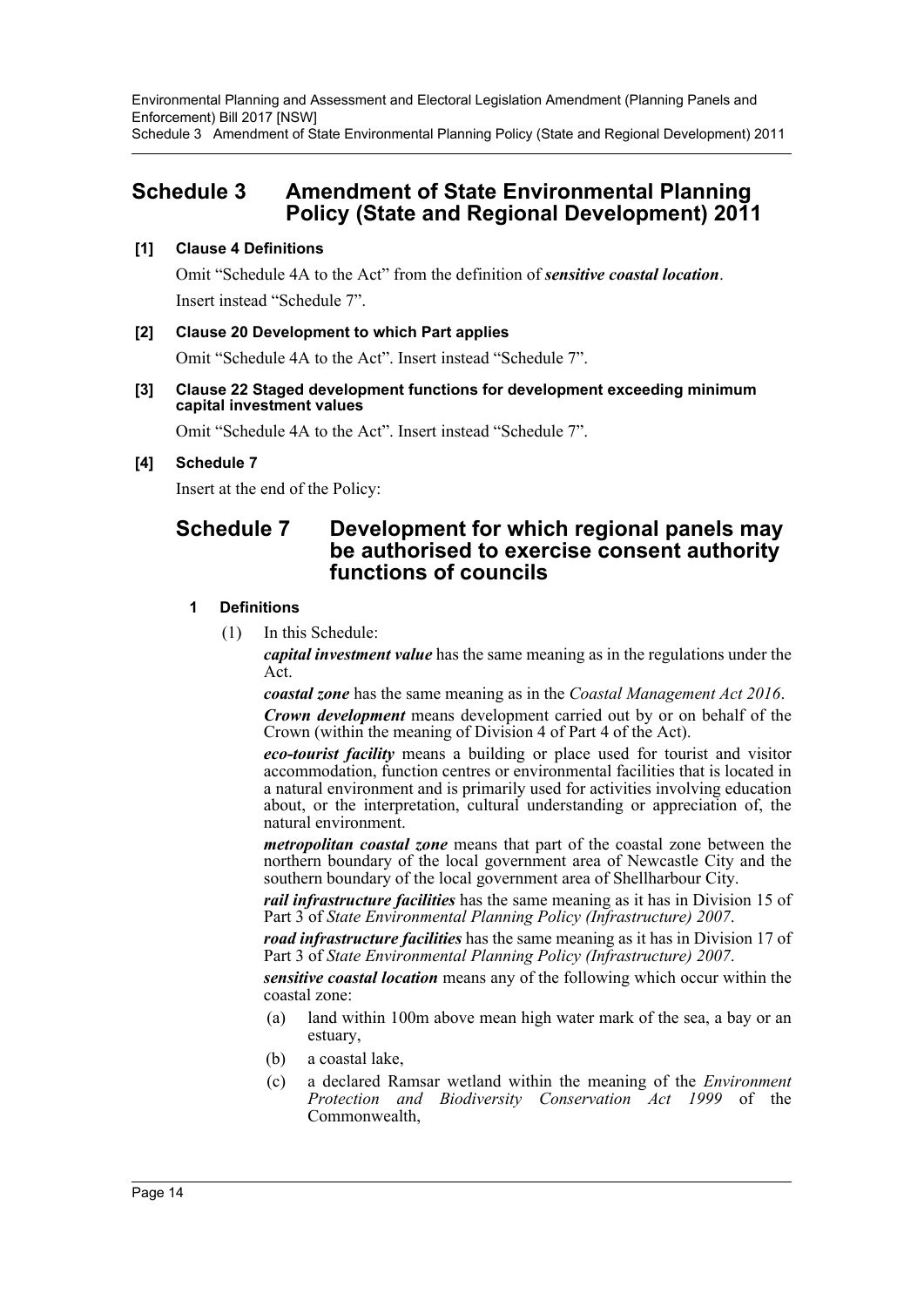Environmental Planning and Assessment and Electoral Legislation Amendment (Planning Panels and Enforcement) Bill 2017 [NSW]

Schedule 3 Amendment of State Environmental Planning Policy (State and Regional Development) 2011

- (d) a declared World Heritage property within the meaning of the *Environment Protection and Biodiversity Conservation Act 1999* of the Commonwealth,
- (e) land declared as a marine park or an aquatic reserve under the *Marine Estate Management Act 2014*,
- (f) land within 100m of any of the following:
	- (i) the water's edge of a coastal lake,
	- (ii) land to which paragraph  $(c)$ ,  $(d)$  or  $(e)$  applies,
	- (iii) land reserved under the *National Parks and Wildlife Act 1974*,
	- (iv) land to which *State Environmental Planning Policy No 14— Coastal Wetlands* applies,
- (g) residential land (within the meaning of *State Environmental Planning Policy No 26—Littoral Rainforests*) that is within a distance of 100m from the outer edge of the heavy black line on the series of maps held in the Department and marked "State Environmental Planning Policy No 26—Littoral Rainforests (Amendment No 2)".

*subdivision of land* does not include a boundary adjustment, a strata subdivision, or a community title subdivision associated with another development that has been approved.

(2) Words and expressions in this Schedule have (subject to subclause (1)) the same meaning as they have in the standard instrument prescribed by the *Standard Instrument (Local Environmental Plans) Order 2006*.

### **2 Excluded development**

Development of a class or description otherwise set out in this Schedule is excluded from this Schedule if it is:

- (a) complying development, or
- (b) development for which development consent is not required, or
- (c) development that is State significant development, or
- (d) development for which a person or body other than a council is the consent authority, or
- (e) development within the area of the City of Sydney.

#### **3 General development over \$30 million**

Development that has a capital investment value of more than \$30 million.

#### **4 Council related development over \$5 million**

Development that has a capital investment value of more than \$5 million if:

- (a) a council for the area in which the development is to be carried out is the applicant for development consent, or
- (b) the council is the owner of any land on which the development is to be carried out, or
- (c) the development is to be carried out by the council, or
- (d) the council is a party to any agreement or arrangement relating to the development (other than any agreement or arrangement entered into under the Act or for the purposes of the payment of contributions by a person other than the council).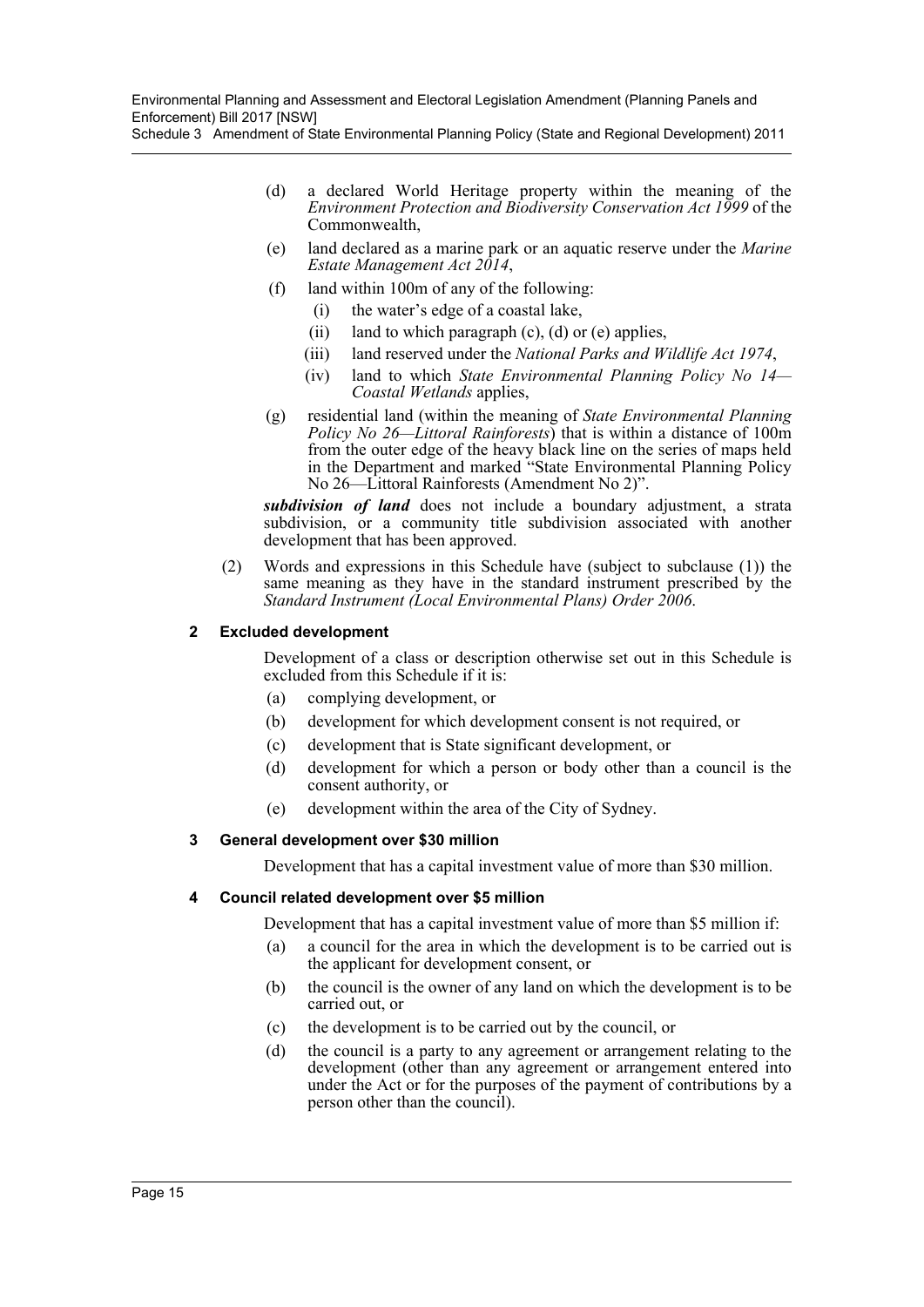### **5 Crown development over \$5 million**

Crown development that has a capital investment value of more than \$5 million.

### **6 Private infrastructure and community facilities over \$5 million**

Development that has a capital investment value of more than \$5 million for any of the following purposes:

- (a) air transport facilities, electricity generating works, port facilities, rail infrastructure facilities, road infrastructure facilities, sewerage systems, telecommunications facilities, waste or resource management facilities, water supply systems, or wharf or boating facilities,
- (b) affordable housing, child care centres, community facilities, correctional centres, educational establishments, group homes, health services facilities or places of public worship.

### **7 Eco-tourist facilities over \$5 million**

Development for the purpose of eco-tourist facilities that has a capital investment value of more than \$5 million.

### **8 Particular designated development**

Development for the purposes of:

- (a) extractive industries, which meet the requirements for designated development under clause 19 of Schedule 3 to the *Environmental Planning and Assessment Regulation 2000*, or
- (b) marinas or other related land and water shoreline facilities, which meet the requirements for designated development under clause 23 of Schedule 3 to the *Environmental Planning and Assessment Regulation 2000*, or
- (c) waste management facilities or works, which meet the requirements for designated development under clause 32 of Schedule 3 to the *Environmental Planning and Assessment Regulation 2000*.

### **9 Coastal subdivision**

Development within the coastal zone for the purposes of subdivision of the following kind:

- (a) subdivision of land for any purpose into more than 100 lots, if more than 100 of the lots will not be connected to an approved sewage treatment work or system,
- (b) subdivision of land for residential purposes into more than 100 lots, if the land:
	- (i) is not in the metropolitan coastal zone, or
	- (ii) is wholly or partly in a sensitive coastal location,
- (c) subdivision of land for rural-residential purposes into more than 25 lots, if the land:
	- (i) is not in the metropolitan coastal zone, or
	- (ii) is wholly or partly in a sensitive coastal location.

### **10 Development subject to delays in determination**

Development that has a capital investment value of more than \$10 million but less than \$30 million: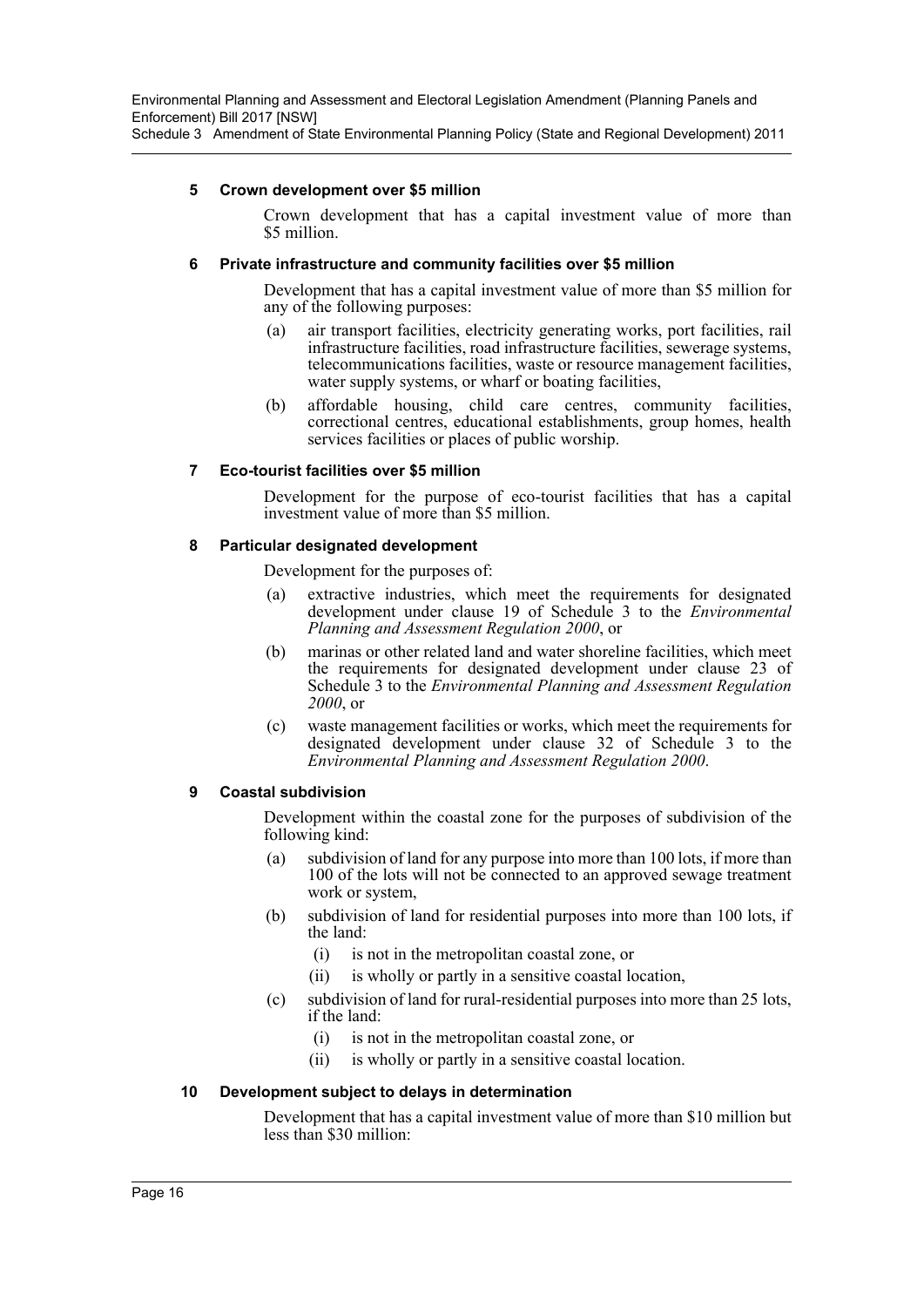Schedule 3 Amendment of State Environmental Planning Policy (State and Regional Development) 2011

- (a) for which a development application to the relevant council has been lodged but not determined within 120 days after the application was lodged, and
- (b) that is the subject of a written request to that council by the applicant for the application to be dealt with by a regional panel,

unless the chairperson of the regional panel concerned determines that the delay in determining the development application was caused by the applicant.

### **11 Development in council areas where development assessment unsatisfactory**

- (1) Development within the area of a particular council for particular purposes designated by the Minister by order published on the NSW legislation website.
- (2) Such an order cannot be made unless the Minister is satisfied that the performance of the council concerned in dealing with development matters has not met applicable performance criteria.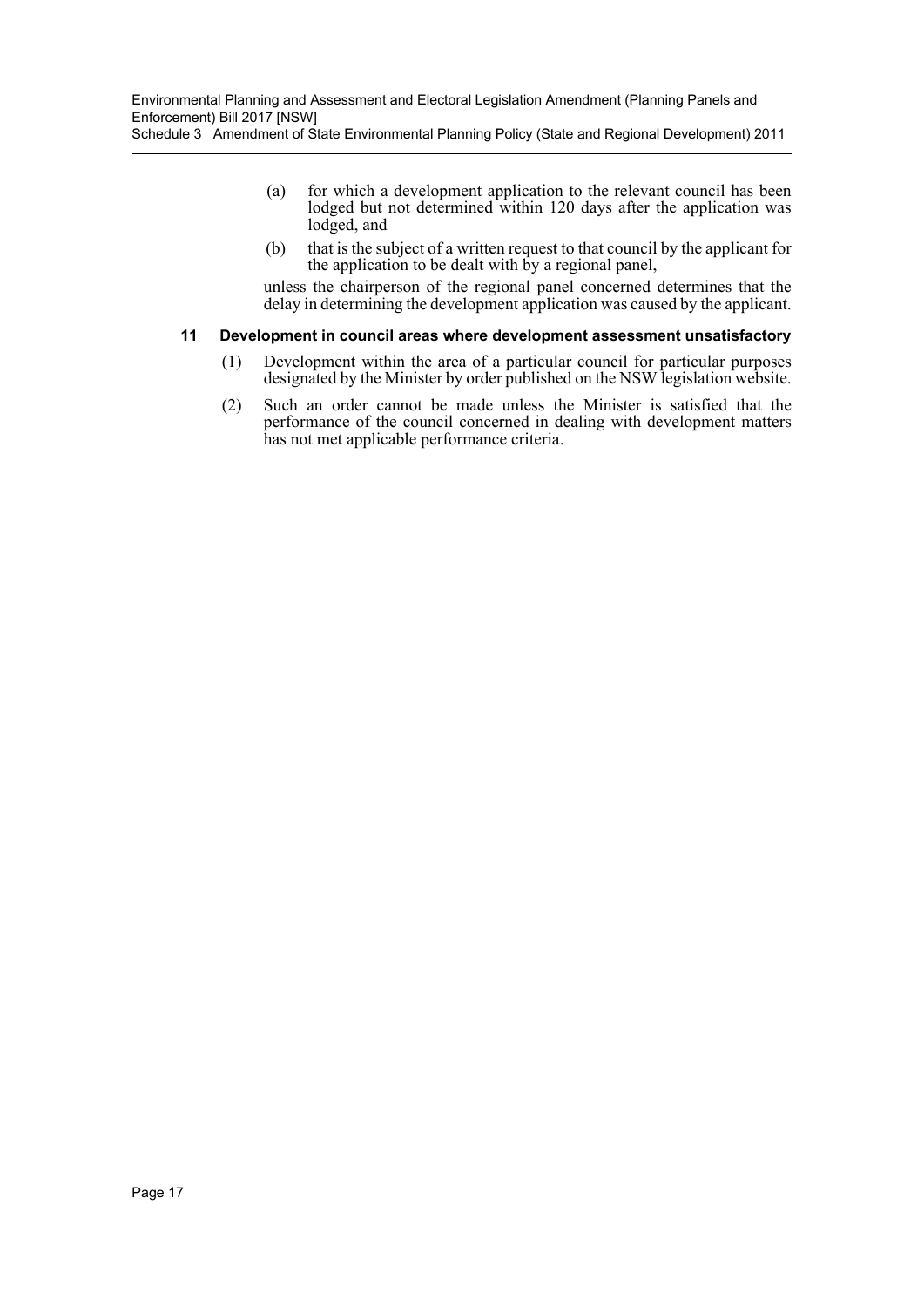### <span id="page-18-0"></span>**Schedule 4 Amendment of Parliamentary Electorates and Elections Act 1912 No 41**

### **Section 21CA**

Insert after section 21C:

#### **21CA Enforcement functions of Electoral Commission with respect to local government elections**

- (1) The Electoral Commission may institute proceedings for offences under the *Local Government Act 1993* in connection with the conduct of local government elections. This subsection operates to extend and not limit the persons who may institute proceedings for those offences.
- (2) A member of staff of the Electoral Commission is an authorised person for the purposes of section 679 (Penalty notices for certain offences) of the *Local Government Act 1993* in connection with offences referred to in subsection  $(1)$ .
- (3) For the purpose of ensuring compliance with the provisions of the *Local Government Act 1993* relating to local government elections, the Electoral Commission may exercise any investigative or other functions the Electoral Commission has under the *Election Funding, Expenditure and Disclosures Act 1981* for the purpose of ensuring compliance with that Act.
- (4) Accordingly, a reference in sections 110, 110A and 110B of the *Election Funding, Expenditure and Disclosures Act 1981* to "this Act" is, in connection with the conduct of local government elections, taken to be a reference to the *Local Government Act 1993* and the regulations under that Act.
- (5) This section extends to local government elections held before the commencement of this section.
- (6) In this section:

*local government election* means an election under the *Local Government Act 1993* for the office of councillor or mayor under that Act (other than an election of mayor by councillors).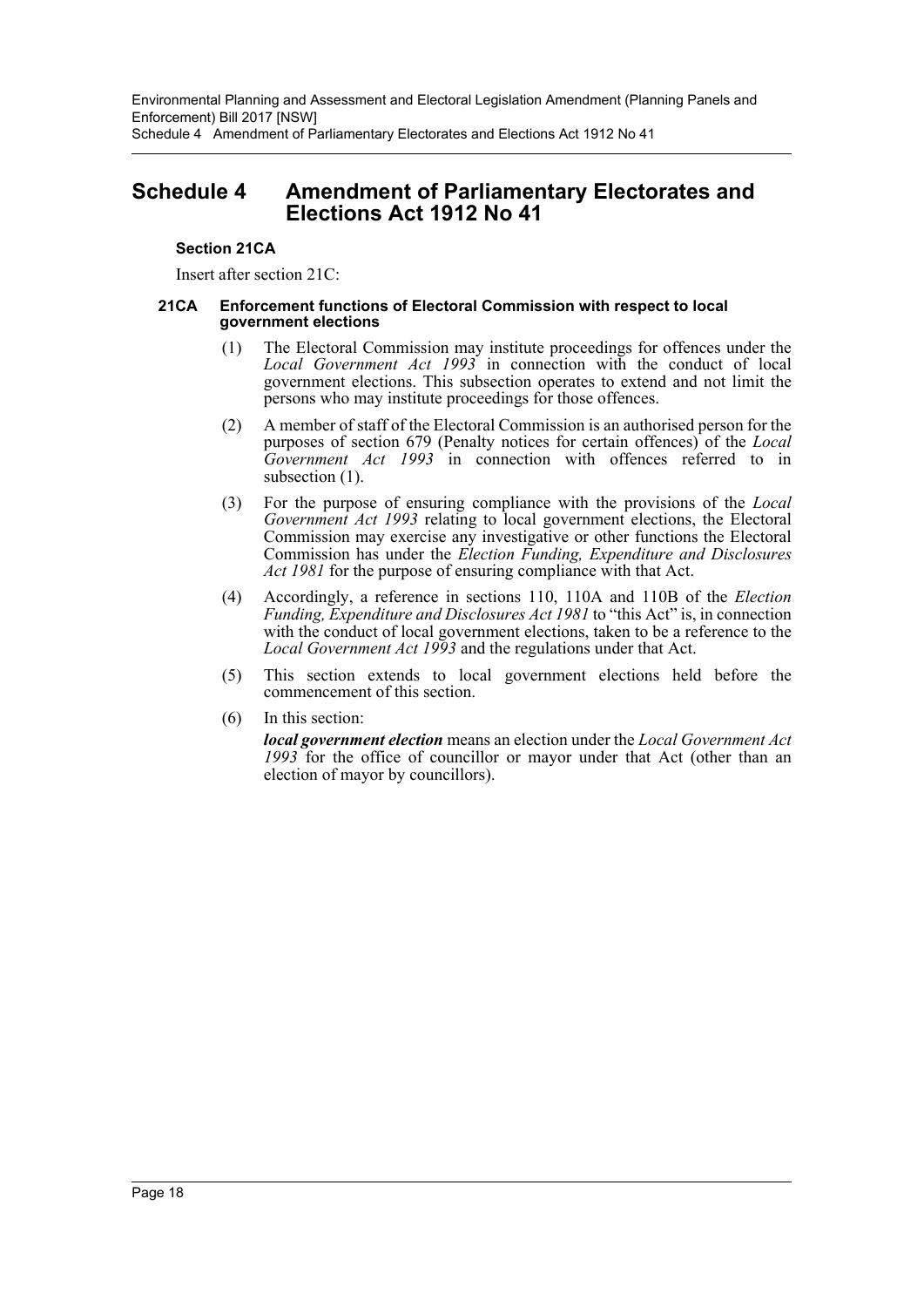## <span id="page-19-0"></span>**Schedule 5 Amendment of Local Government Act 1993 No 30**

### **Section 693 Time for bringing proceedings concerning electoral offences**

Omit "12 months". Insert instead "3 years".